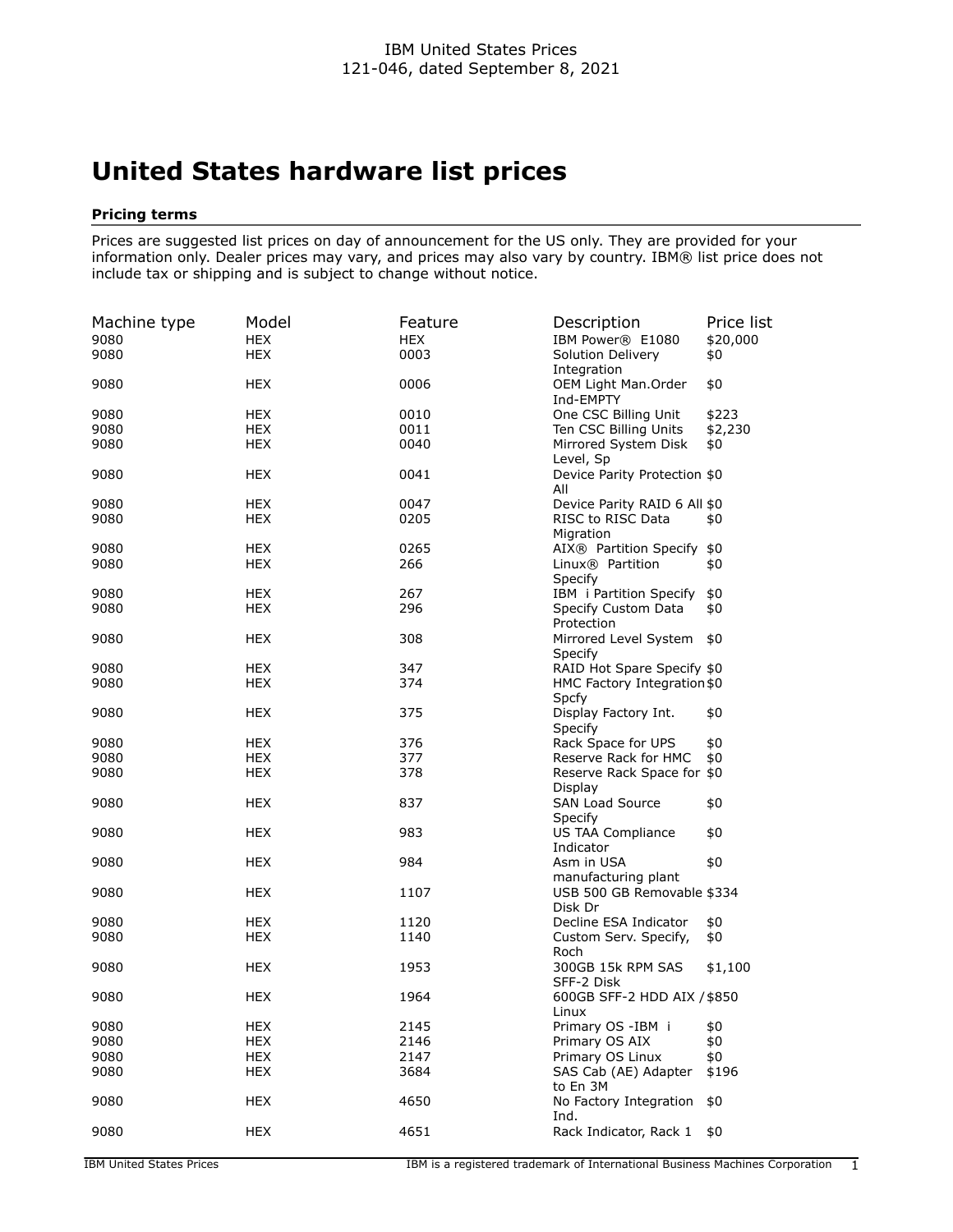| Machine type | Model                    | Feature      | Description                                                | Price list |
|--------------|--------------------------|--------------|------------------------------------------------------------|------------|
| 9080         | <b>HEX</b>               | 4652         | Rack Indicator, Rack 2                                     | \$0        |
| 9080<br>9080 | <b>HEX</b><br><b>HEX</b> | 4653<br>4654 | Rack Indicator, Rack 3<br>Rack Indicator, Rack 4           | \$0<br>\$0 |
| 9080         | HEX                      | 4655         | Rack Indicator, Rack 5                                     | \$0        |
| 9080         | <b>HEX</b>               | 4656         | Rack Indicator, Rack 6                                     | \$0        |
| 9080         | <b>HEX</b>               | 4657         | Rack Indicator, Rack 7                                     | \$0        |
| 9080         | <b>HEX</b>               | 4658         | Rack Indicator, Rack 8                                     | \$0        |
| 9080         | <b>HEX</b>               | 4659         | Rack Indicator, Rack 9                                     | \$0        |
| 9080         | <b>HEX</b>               | 4660         | Rack Indicator, Rack 10 \$0                                |            |
| 9080         | <b>HEX</b>               | 4661         | Rack Indicator, Rack 11 \$0                                |            |
| 9080         | <b>HEX</b>               | 4662         | Rack Indicator, Rack 12 \$0                                |            |
| 9080         | <b>HEX</b>               | 4663         | Rack Indicator, Rack 13 \$0<br>Rack Indicator, Rack 14 \$0 |            |
| 9080<br>9080 | <b>HEX</b><br><b>HEX</b> | 4664<br>4665 | Rack Indicator, Rack 15 \$0                                |            |
| 9080         | <b>HEX</b>               | 4666         | Rack Indicator, Rack 16 \$0                                |            |
| 9080         | <b>HEX</b>               | 4891         | <b>CBU SPECIFY</b>                                         | \$0        |
| 9080         | <b>HEX</b>               | 5000         | Software Preload                                           | \$0        |
|              |                          |              | Required                                                   |            |
| 9080         | HEX                      | 5228         | PowerVM® Enterprise                                        | \$0        |
|              |                          |              | Edition                                                    |            |
| 9080         | HEX                      | 5260         | PCIe2 LP 4-port 1GbE<br>Adapter                            | \$654      |
| 9080         | <b>HEX</b>               | 5550         | Sys Console On HMC                                         | \$0        |
| 9080         | HEX                      | 5899         | PCIe2 4-port 1GbE<br>Adapter                               | \$654      |
| 9080         | HEX                      | 6458         | Pwr Crd 4.3m 14ft to<br>IBM PDU                            | \$19       |
| 9080         | <b>HEX</b>               | 6460         | Pwr Crd (14FT), Drwr - \$19<br>OEM PDU                     |            |
| 9080         | HEX                      | 6469         | Pwr Crd 4.3m 14ft Wall \$19<br>OEM PDU                     |            |
| 9080         | <b>HEX</b>               | 6470         | Pwr Crd 1.8m 6ft Wall<br>125V/15A                          | \$19       |
| 9080         | HEX                      | 6471         | Pwr Crd 2.7m 9ft Wall<br>OEM PDU                           | \$19       |
| 9080         | <b>HEX</b>               | 6472         | Pwr Crd 2.7m 9ft Wall<br>OEM PDU                           | \$19       |
| 9080         | <b>HEX</b>               | 6473         | Pwr Crd 2.7m 9ft Wall<br>OEM PDU                           | \$19       |
| 9080         | HEX                      | 6474         | Pwr Crd 2.7m 9ft Wall<br>OEM PDU                           | \$19       |
| 9080         | <b>HEX</b>               | 6475         | Pwr Crd 2.7m 9ft Wall<br>OEM PDU                           | \$19       |
| 9080         | <b>HEX</b>               | 6476         | Pwr Crd 2.7m 9ft Wall<br>OEM PDU                           | \$19       |
| 9080         | <b>HEX</b>               | 6477         | Pwr Crd 2.7m 9ft Wall<br>OEM PDU                           | \$19       |
| 9080         | <b>HEX</b>               | 6478         | Pwr Crd 2.7m 9ft Wall<br>OEM PDU                           | \$19       |
| 9080         | HEX                      | 6488         | Pwr Crd 2.7m 9ft Wall<br>OEM PDU                           | \$53       |
| 9080         | HEX                      | 6489         | 4.3m 14 Ft 3PH/32A<br>Pwr Cord                             | \$360      |
| 9080         | HEX                      | 6491         | 4.3m (14 Ft) 1PH/63A<br>Pwr Cord                           | \$396      |
| 9080         | HEX                      | 6492         | 4.3m (14 Ft) 1PH/60A<br>PwrCord                            | \$400      |
| 9080         | <b>HEX</b>               | 6493         | Pwr Crd 2.7m 9ft Wall<br>OEM PDU                           | \$19       |
| 9080         | HEX                      | 6494         | Pwr Crd 2.7m 9ft Wall<br>OEM PDU                           | \$19       |
| 9080         | <b>HEX</b>               | 6496         | Pwr Crd 2.7m 9ft Wall<br>250V,10A                          | \$19       |
| 9080         | HEX                      | 6577         | Power Cable Drawer to \$19<br>IBM PD                       |            |
| 9080         | <b>HEX</b>               | 6651         | Pwr Crd 2.7m 9ft Wall<br>125V,15A                          | \$19       |
| 9080         | <b>HEX</b>               | 6653         | 4.3m 3PH/16A Power<br>Cord                                 | \$240      |
| 9080         | HEX                      | 6654         | 4.3m 1PH/30A (24A<br>derated)                              | \$240      |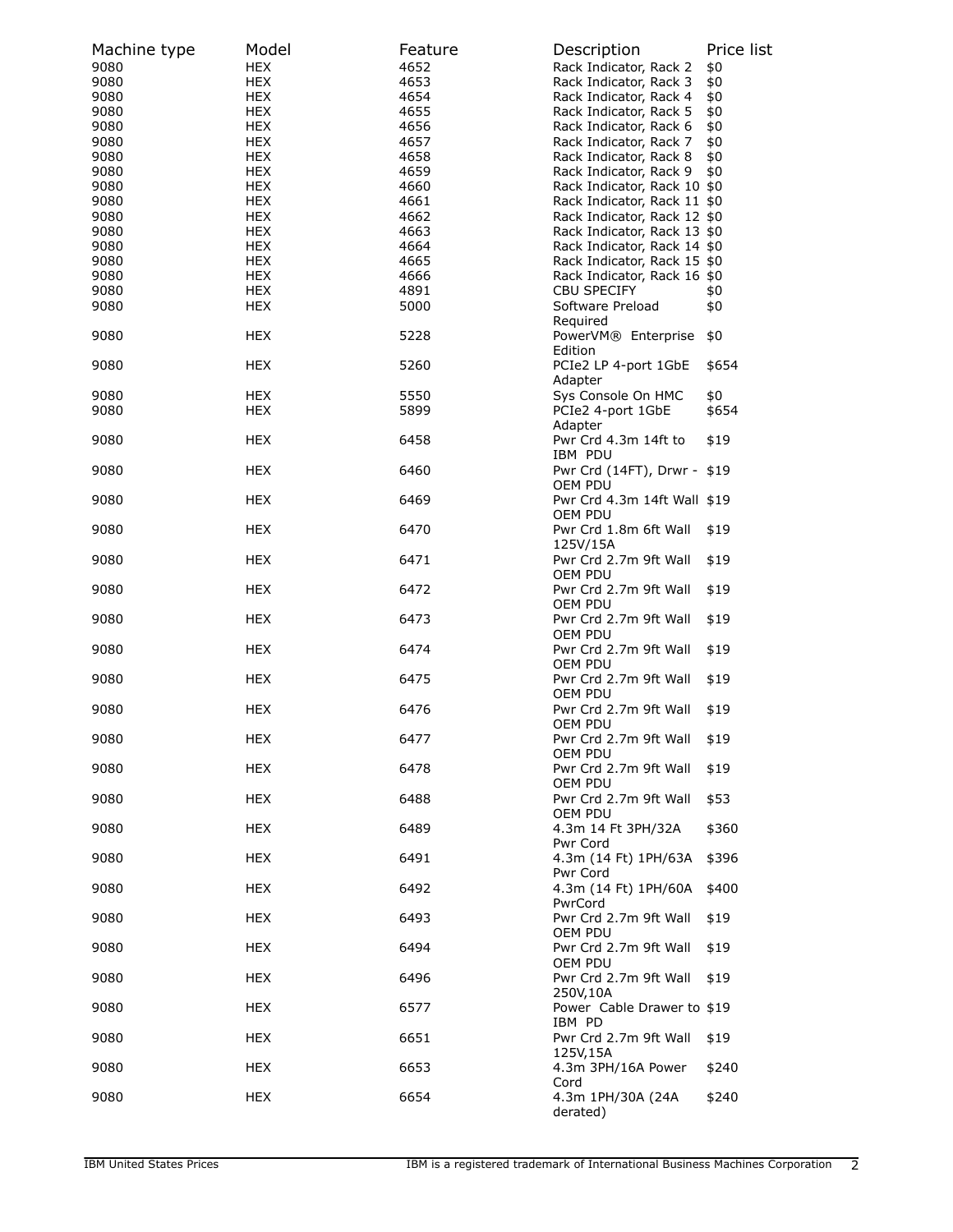| Machine type<br>9080 | Model<br><b>HEX</b>      | Feature<br>6655 | Description<br>4.3m (14-Ft) 1PH/30A                                         | Price list<br>\$529 |
|----------------------|--------------------------|-----------------|-----------------------------------------------------------------------------|---------------------|
| 9080                 | <b>HEX</b>               | 6656            | PwrCord<br>4.3m 14Ft 1PH/32A                                                | \$237               |
| 9080                 | <b>HEX</b>               | 6657            | Power Cord<br>4.3m 14Ft 1PH/32A                                             | \$250               |
| 9080                 | HEX                      | 6658            | PwrCord<br>4.3m (14-Ft) 1PH/30A<br>Korea                                    | \$240               |
| 9080                 | HEX                      | 6659            | Pwr.Cord(9ft), To Wall/<br>OEM PDU                                          | \$19                |
| 9080                 | HEX                      | 6660            | Pwr Crd 14ft 4.3m<br>WallOEM PDU                                            | \$19                |
| 9080<br>9080         | <b>HEX</b><br><b>HEX</b> | 6665<br>6667    | Pwr Crd 2.8m 9.2ft PDU \$18<br>4.3m 14Ft 3PH/32A Pwr \$720                  |                     |
| 9080                 | HEX                      | 6669            | Cd Aus<br>Pwr Crd 4.3M, Drwr -<br>OEM PDU                                   | \$19                |
| 9080                 | <b>HEX</b>               | 6671            | Pwr Crd 2.7m, Drwr -<br>IBM PDU                                             | \$19                |
| 9080                 | <b>HEX</b>               | 6672            | Pwr Crd 2M, Drwr -IBM \$19<br>PDU                                           |                     |
| 9080                 | HEX                      | 6680            | Pwr Crd 2.7m 9ft Wall<br>OEM PDU                                            | \$19                |
| 9080                 | HEX                      | 7109            | IIntelligent PDU+ 1 EIA \$1,455<br>Unit                                     |                     |
| 9080                 | HEX                      | 7118            | Environmental<br>Monitoring Probe                                           | \$366               |
| 9080<br>9080         | <b>HEX</b><br><b>HEX</b> | 7188<br>7196    | Power Distribution Unit \$1,000<br>PowDistribUnit(US)Fixed\$1,500<br>PowCrd |                     |
| 9080<br>9080         | HEX<br>HEX               | 7770<br>7773    | OEM (Generic) Indicator \$0<br>OEM (GROUP BULL)                             | \$0                 |
| 9080<br>9080         | HEX<br>HEX               | 7775<br>7779    | Indicator<br>OEM (Hitachi) Indicator \$0<br>OEM Public.for IBM              | \$0                 |
| 9080                 | HEX                      | 7802            | Logo Prod.<br>Eth Cbl 15M HW                                                | \$34                |
| 9080                 | HEX                      | 8453            | Management<br><b>Base Customer Spec</b>                                     | \$0                 |
| 9080                 | HEX                      | 9169            | Plcmnt<br>Order Routing Indicator \$0<br>Syste                              |                     |
| 9080                 | HEX                      | 9300            | Language Group Spcf-<br>US Eng                                              | \$0                 |
| 9080                 | <b>HEX</b>               | 9440            | New AIX License Core \$0                                                    |                     |
| 9080                 | HEX                      | 9441            | Counter<br>New IBM i Lic Core<br>Counter                                    | \$0                 |
| 9080                 | HEX                      | 9442            | New Red Hat® Lic Core \$0<br>Counter                                        |                     |
| 9080                 | HEX                      | 9443            | New SUSE Lic Core<br>Counter                                                | \$0                 |
| 9080                 | <b>HEX</b>               | 9444            | Other AIX Lic Core<br>Counter                                               | \$0                 |
| 9080                 | <b>HEX</b>               | 9445            | Other Linux Lic Core                                                        | \$0                 |
| 9080                 | HEX                      | 9446            | Counter<br>3rd Party Linux Lic<br>Core Cnt                                  | \$0                 |
| 9080                 | HEX                      | 9447            | VIOS Core Counter                                                           | \$0                 |
| 9080                 | HEX                      | 9448            | Other IBM i Lic Core<br>Counter                                             | \$0                 |
| 9080                 | HEX                      | 9449            | Other License Core<br>Counter                                               | \$0                 |
| 9080                 | HEX                      | 9461            | Month Indicator                                                             | \$0                 |
| 9080                 | HEX                      | 9462            | Day Indicator                                                               | \$0                 |
| 9080<br>9080         | <b>HEX</b>               | 9463            | Hour Indicator                                                              | \$0                 |
|                      | HEX                      | 9464<br>9465    | Minute Indicator                                                            | \$0                 |
| 9080<br>9080         | <b>HEX</b><br><b>HEX</b> | 9466            | <b>Qty Indicator</b><br>Countable Member                                    | \$0<br>\$0          |
|                      |                          |                 | Indicator                                                                   |                     |
| 9080                 | HEX                      | 9700            | Language Group Spcf-<br>Dutch                                               | \$0                 |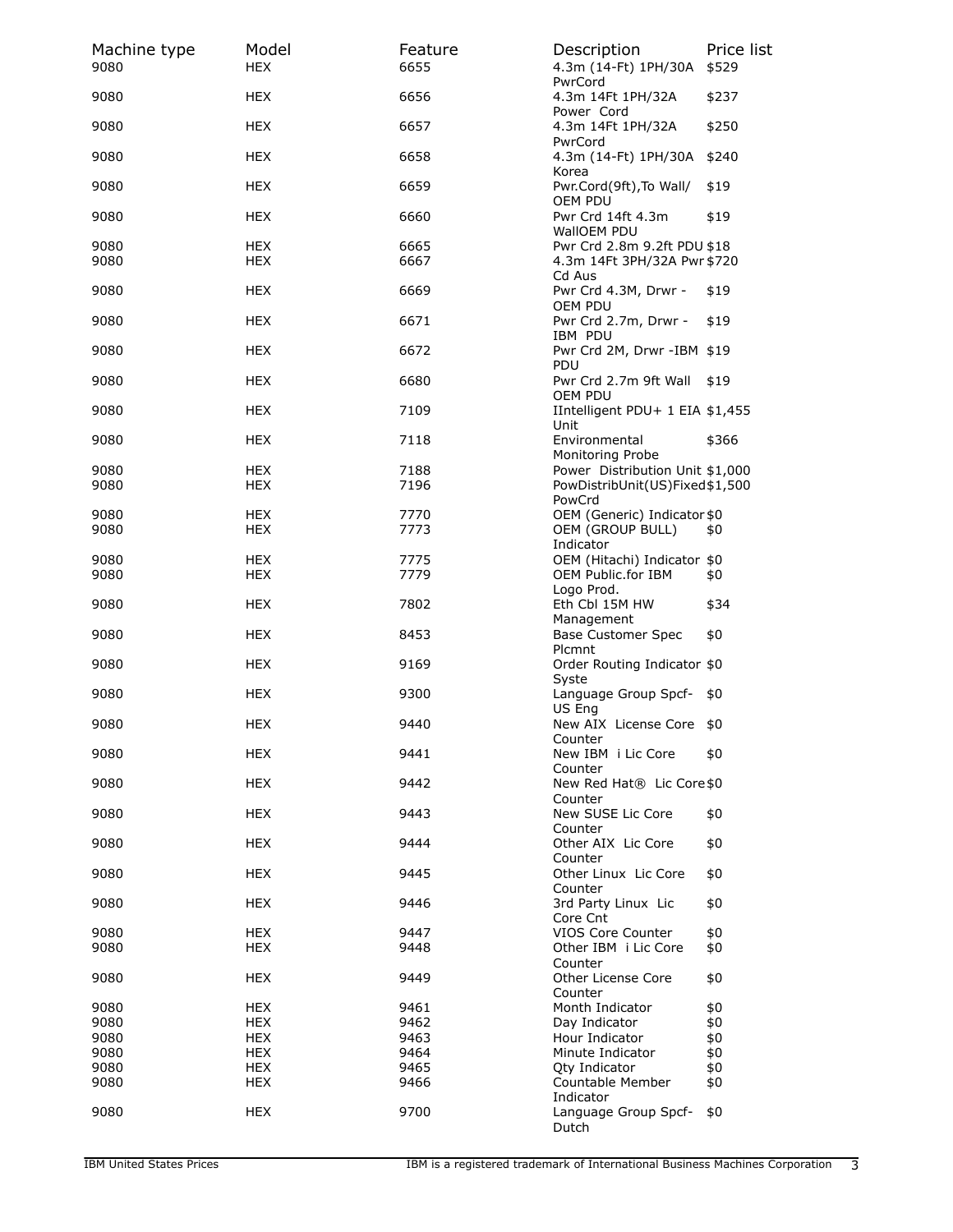| Machine type<br>9080 | Model<br><b>HEX</b>      | Feature<br>9703 | Description<br>Language Group Spcf-                                | Price list<br>\$0 |
|----------------------|--------------------------|-----------------|--------------------------------------------------------------------|-------------------|
| 9080                 | <b>HEX</b>               | 9704            | French<br>Language Group Spcf-<br>German                           | \$0               |
| 9080                 | <b>HEX</b>               | 9705            | Language Group Spcf-<br>Polish                                     | \$0               |
| 9080                 | <b>HEX</b>               | 9706            | Lang Group Specify -<br>Norwegian                                  | \$0               |
| 9080                 | <b>HEX</b>               | 9707            | Lang.Group Spcf-<br>Portuguese                                     | \$0               |
| 9080                 | <b>HEX</b>               | 9708            | Language Group Spcf-<br>Spanish                                    | \$0               |
| 9080                 | <b>HEX</b>               | 9711            | Language Group Spcf-<br>Italian                                    | \$0               |
| 9080                 | <b>HEX</b>               | 9712            | Langua Gr Speci<br>Canadian Frenc                                  | \$0               |
| 9080                 | <b>HEX</b>               | 9714            | Language Group Spcf-<br>Japanese                                   | \$0               |
| 9080                 | <b>HEX</b>               | 9715            | Language Group Specify \$0<br>Tr Chin                              |                   |
| 9080                 | HEX                      | 9716            | Language Group Spcf-<br>Korean                                     | \$0               |
| 9080                 | <b>HEX</b>               | 9718            | Language Group Spcf-<br>Turkish                                    | \$0               |
| 9080                 | <b>HEX</b>               | 9719            | Language Group Spcf-<br>Hungarian                                  | \$0               |
| 9080                 | <b>HEX</b>               | 9720            | Language Group Spcf-<br>Slovakian                                  | \$0               |
| 9080                 | <b>HEX</b>               | 9721            | Language Group Spcf-<br>Russian                                    | \$0               |
| 9080                 | HEX                      | 9722            | Lang Group Spcf Simpl<br>Chinese                                   | \$0               |
| 9080                 | <b>HEX</b>               | 9724            | Language Group Spcf-<br>Czech                                      | \$0               |
| 9080                 | <b>HEX</b>               | 9725            | Language Group Spcf-<br>Romanian                                   | \$0               |
| 9080                 | <b>HEX</b>               | 9726            | Lang Group Specify -<br>Croatian                                   | \$0               |
| 9080                 | <b>HEX</b>               | 9727            | Language Group Spcf-<br>Slovenian                                  | \$0               |
| 9080                 | <b>HEX</b>               | 9728            | Lang Group Specify -<br><b>Braz Port</b>                           | \$0               |
| 9080                 | <b>HEX</b>               | 9729            | Lang Group Specify -<br>Thai                                       | \$0               |
| 9080                 | <b>HEX</b>               | 9742            | <b>Customer Install MES</b>                                        | \$0               |
| 9080                 | HEX                      | 9743            | Notify CSO After Install \$0                                       |                   |
| 9080                 | <b>HEX</b>               | 9993            | Product Renovated by<br>IBM Ind.                                   | \$0               |
| 9080<br>9080         | <b>HEX</b><br><b>HEX</b> | 777A<br>EB2J    | Inspur Power Indicator \$0<br>10m QSFP+ MTP Optical \$221<br>Cable |                   |
| 9080                 | <b>HEX</b>               | EB2K            | 30m QSFP+ MTP Optical \$392<br>Cable                               |                   |
| 9080                 | <b>HEX</b>               | EB2Z            | Lift Tool                                                          | \$10,000          |
| 9080                 | <b>HEX</b>               | EB35            | Mobile Enablement                                                  | \$0               |
| 9080                 | <b>HEX</b>               | EB3Z            | Lift tool GenieLift GL-8                                           | \$8,000           |
| 9080                 | <b>HEX</b>               | EB46            | 10GbE Optical Transc<br>SFP+ SR                                    | \$72              |
| 9080                 | <b>HEX</b>               | EB47            | 25GbE Opt Transceiver<br>SFP <sub>28</sub>                         | \$504             |
| 9080                 | <b>HEX</b>               | EB48            | 1GbE Base-T<br>Transceiver RJ45                                    | \$261             |
| 9080                 | HEX                      | EB49            | QSFP28 to SFP28<br>Connector                                       | \$250             |
| 9080                 | HEX                      | EB4J            | 0.5 SFP/25GbE CU<br>Cable                                          | \$144             |
| 9080                 | <b>HEX</b>               | EB4K            | 1.0 SFP/25GbE CU<br>Cable                                          | \$183             |
| 9080                 | <b>HEX</b>               | EB4M            | 2.0 SFP/25GbE CU<br>Cable                                          | \$262             |
| 9080                 | <b>HEX</b>               | EB4P            | 2.5 QSFP28/100GbE CU \$642<br>Cable                                |                   |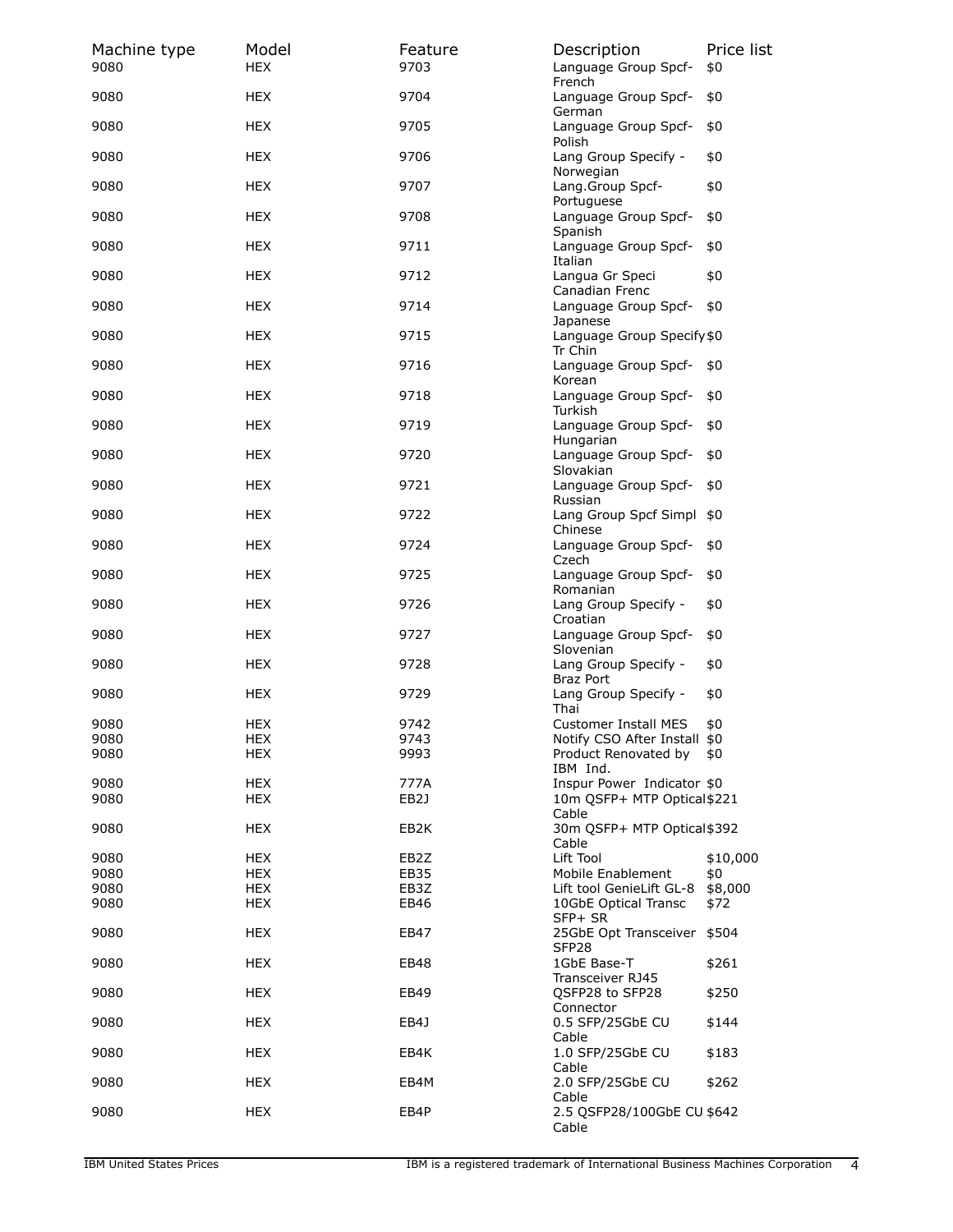| Machine type<br>9080 | Model<br><b>HEX</b>      | Feature<br>EB4Z  | Description<br>Service wedge shelf for \$419    | Price list   |
|----------------------|--------------------------|------------------|-------------------------------------------------|--------------|
| 9080                 | <b>HEX</b>               | <b>EB57</b>      | EB3Z<br>QSFP+ 40GbE<br>Transceiver              | \$1,434      |
| 9080                 | <b>HEX</b>               | <b>EB59</b>      | 100GbE Optic Transc<br>QSFP28                   | \$1,821      |
| 9080                 | <b>HEX</b>               | EB5K             | 1.0M 100GbE Cu Cable \$544<br>QSFP28            |              |
| 9080                 | <b>HEX</b>               | EB5L             | 1.5M 100GbE Cu Cable \$609<br>QSFP28            |              |
| 9080                 | <b>HEX</b>               | EB5M             | 2.0M 100GbE Cu Cable \$680<br>QSFP28            |              |
| 9080                 | <b>HEX</b>               | EB5R             | 3M 100GbE Optic Cable \$1,677<br>QSFP28         |              |
| 9080                 | <b>HEX</b>               | EB5S             | 5M 100GbE Optic Cable \$1,781<br>QSFP28         |              |
| 9080                 | <b>HEX</b>               | EB5T             | 10M 100GbE Optic<br>Cable QSFP28                | \$1,860      |
| 9080                 | <b>HEX</b>               | EB5U             | 15M 100GbE Optic<br>Cable QSFP28                | \$1,952      |
| 9080                 | <b>HEX</b>               | EB5V             | 20M 100GbE Optic<br>Cable QSFP28                | \$2,043      |
| 9080                 | <b>HEX</b>               | EB5W             | 30M 100GbE Optic<br>Cable OSFP28                | \$2,332      |
| 9080                 | <b>HEX</b>               | EB5X             | 50M 100GbE Optic<br>Cable QSFP28                | \$3,262      |
| 9080                 | <b>HEX</b>               | EB5Y             | 100M 100GbE Optic<br>Cable QSFP28               | \$5,226      |
| 9080                 | <b>HEX</b>               | EB73             | IBM i 7.3 Indicator                             | \$0          |
| 9080<br>9080         | <b>HEX</b><br><b>HEX</b> | EB74<br>EBAB     | IBM i 7.4 Indicator<br>Rack mount Drawer        | \$0<br>\$250 |
| 9080                 | <b>HEX</b>               | EBAC             | Bezel/HW<br>OEM Rack mount                      | \$250        |
| 9080                 | <b>HEX</b>               | EBK4             | Drawer Bezel<br>1.6M USB Cable                  | \$19         |
| 9080                 | <b>HEX</b>               | EC2R             | PCIe3 LP 2-port 10GbE \$916<br>NIC Ro           |              |
| 9080                 | <b>HEX</b>               | EC2S             | PCIe3 2-Port 10Gb<br>NIC&ROCE                   | \$916        |
| 9080                 | <b>HEX</b>               | EC2T             | PCIe3 LP 2-port<br>25/10GbE NIC                 | \$1,282      |
| 9080                 | <b>HEX</b>               | EC <sub>2U</sub> | PCIe3 2-Port 25/10Gb<br>NIC&Ro                  | \$1,282      |
| 9080                 | HEX                      | EC5J             | Mainstream 800GB SSD \$2,618<br><b>NVMe</b>     |              |
| 9080                 | HEX                      | EC5K             | Mainstream 1.6TB SSD \$4,583<br><b>NVMe</b>     |              |
| 9080                 | <b>HEX</b>               | EC5L             | Mainstream 3.2TB SSD \$8,775<br>NVMe            |              |
| 9080                 | <b>HEX</b>               | EC67             | PCIe4 LP 2-port 100Gb \$5,226<br><b>ROCE</b>    |              |
| 9080                 | <b>HEX</b>               | EC6J             | PCIe2 LP 2-Port USB 3.0\$589<br>Adpt            |              |
| 9080                 | <b>HEX</b>               | EC6N             | E1080 Crtl unit Ext USB \$35<br>cabl            |              |
| 9080                 | <b>HEX</b>               | EC70             | 800GB Mainstream<br>NVMe U.2                    | \$2,618      |
| 9080                 | <b>HEX</b>               | ECBJ             | SAS X Cable 3m - HD<br>Narrow                   | \$589        |
| 9080                 | <b>HEX</b>               | <b>ECBK</b>      | SAS X Cable 6m - HD<br>Narrow                   | \$982        |
| 9080                 | <b>HEX</b>               | ECBM             | SAS X Cable 15m -HD<br>Narrow 3Gb               | \$3,144      |
| 9080                 | <b>HEX</b>               | <b>ECBT</b>      | SAS YO Cable 1.5m -<br><b>HD Narrow</b>         | \$314        |
| 9080                 | <b>HEX</b>               | ECBU             | SAS YO Cable 3m - HD \$393<br>Narrow            |              |
| 9080                 | <b>HEX</b>               | <b>ECBV</b>      | SAS YO Cable 6m - HD \$589                      |              |
| 9080                 | <b>HEX</b>               | <b>ECBW</b>      | Narrow<br>SAS YO Cable 10m - HD \$884<br>Narrow |              |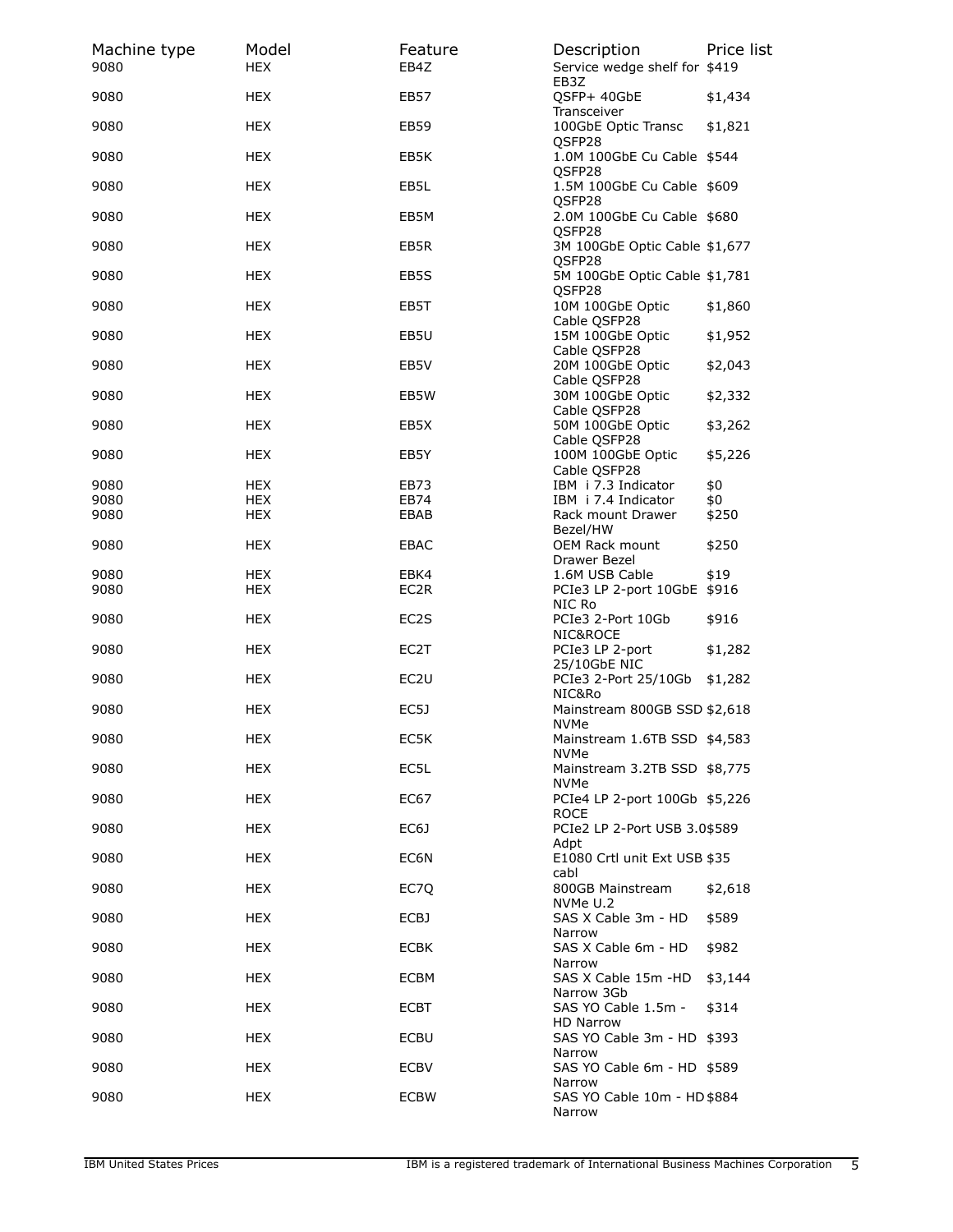| Machine type<br>9080 | Model<br><b>HEX</b> | Feature<br><b>ECBY</b> | Description<br>SAS AE1 Cable 4m - HD \$196      | Price list |
|----------------------|---------------------|------------------------|-------------------------------------------------|------------|
| 9080                 | <b>HEX</b>          | ECBZ                   | Narrow<br>SAS YE1 Cable 3m - HD \$347<br>Narrow |            |
| 9080                 | <b>HEX</b>          | ECC <sub>6</sub>       | 2M Optical Cable Pair                           | \$4,000    |
| 9080                 | <b>HEX</b>          | ECC8                   | 10M Optical Cable Pair \$6,000                  |            |
| 9080                 | <b>HEX</b>          | ECC <sub>9</sub>       | 20M Optical Cable Pair \$7,000                  |            |
|                      |                     |                        |                                                 |            |
| 9080                 | <b>HEX</b>          | <b>ECCR</b>            | 2M Active Optical Cable \$4,000<br>Pair         |            |
| 9080                 | <b>HEX</b>          | <b>ECCY</b>            | 10M Active Optical Cbl<br>Pair                  | \$6,000    |
| 9080                 | HEX                 | ECCZ                   | 20M Active Optical Cbl<br>Pair                  | \$7,000    |
| 9080                 | <b>HEX</b>          | ECDJ                   | 3.0M SAS X12 Cable                              | \$458      |
| 9080                 | <b>HEX</b>          | <b>ECDK</b>            | 4.5M SAS X12 Cable                              | \$2,194    |
| 9080                 | <b>HEX</b>          | <b>ECDL</b>            | 10M SAS X12 Cable                               | \$2,325    |
| 9080                 | <b>HEX</b>          | <b>ECDT</b>            | 1.5M SAS YO12 Cable                             | \$210      |
| 9080                 | <b>HEX</b>          | ECDU                   | 3.0M SAS YO12 Cable                             | \$262      |
| 9080                 | <b>HEX</b>          | <b>ECDV</b>            | 4.5M SAS YO12 Cable                             | \$1,605    |
| 9080                 | <b>HEX</b>          | <b>ECDW</b>            | 10M SAS YO12 Cable                              | \$1,736    |
| 9080                 | <b>HEX</b>          | ECE <sub>0</sub>       | 0.6M SAS AA12 Cable                             | \$131      |
| 9080                 | <b>HEX</b>          | ECE3                   | 3.0M SAS AA12 Cable                             | \$262      |
|                      |                     |                        |                                                 |            |
| 9080                 | <b>HEX</b>          | ECE4                   | 4.5M SAS AA12 Cable                             | \$1,081    |
| 9080                 | <b>HEX</b>          | ECJ5                   | 4.3m (14-Ft) PDU to<br>Wall Pwr                 | \$1,309    |
| 9080                 | HEX                 | ECJ6                   | 4.3m (14-Ft) PDU to<br>Wall Pwr                 | \$1,309    |
| 9080                 | <b>HEX</b>          | ECJ7                   | 4.3m (14-Ft) PDU to<br>Wall Pwr                 | \$1,309    |
| 9080                 | <b>HEX</b>          | ECJJ                   | High Function 9xC19<br>PDU plus                 | \$1,834    |
| 9080                 | HEX                 | <b>ECJL</b>            | High Function9xC19<br>PDU plus                  | \$1,965    |
| 9080                 | <b>HEX</b>          | <b>ECJN</b>            | High Function12xC13<br>PDU plus                 | \$1,834    |
| 9080                 | HEX                 | <b>ECJQ</b>            | High Function12xC13<br>PDU plus                 | \$1,965    |
| 9080                 | <b>HEX</b>          | <b>ECSF</b>            | Custom Serv. Specify,<br>France                 | \$0        |
| 9080                 | <b>HEX</b>          | <b>ECSL</b>            | Machine Kit Parts<br>Indicator                  | \$0        |
| 9080                 | HEX                 | ECSM                   | Custom Serv. Specify,<br>Mexico                 | \$0        |
| 9080                 | <b>HEX</b>          | <b>ECSP</b>            | Custom Serv. Spec<br>Poughkeepsie               | \$0        |
| 9080                 | HEX                 | ECSS                   | <b>Integrated Solution</b><br>Packing           | \$0        |
| 9080                 | <b>HEX</b>          | ECW <sub>0</sub>       | Optical Wrap Plug                               | \$13       |
| 9080                 | <b>HEX</b>          | ED <sub>2</sub> Z      | Single 5250 Enter.                              | \$50,000   |
|                      |                     |                        | Enable                                          |            |
| 9080                 | <b>HEX</b>          | ED30                   | Full 5250 Enter. Enable \$200,000               |            |
| 9080                 | <b>HEX</b>          | EDA1                   | 1 GB Mem act prev                               | \$0        |
| 9080                 | <b>HEX</b>          | EDA <sub>2</sub>       | 100 GB Mem act prev                             | \$0        |
| 9080                 | <b>HEX</b>          | EDA4                   | 1 core act for EDP2 prev\$0                     |            |
| 9080                 | <b>HEX</b>          | EDA7                   | 100GB Mob Mem Act                               | \$0        |
|                      |                     |                        | from P9                                         |            |
| 9080                 | <b>HEX</b>          | <b>EDAB</b>            | 100GB Mob Mem Act<br><b>HEX</b>                 | \$9,000    |
| 9080                 | <b>HEX</b>          | EDAC                   | 1 core act for EDP3 prev\$0                     |            |
| 9080                 | <b>HEX</b>          | EDAD                   | 1 core act for EDP4 prev\$0                     |            |
| 9080                 | <b>HEX</b>          | <b>EDAG</b>            | 256 GB Mem Act (Pools \$23,040<br>2.0)          |            |
| 9080                 | <b>HEX</b>          | <b>EDAH</b>            | 512 GB Mem Act (Pools \$46,080<br>2.0)          |            |
| 9080                 | HEX                 | <b>EDAL</b>            | 256GB Base Mem act<br>Lin only                  | \$8,960    |
| 9080                 | <b>HEX</b>          | <b>EDAM</b>            | 512GB Base Mem act<br>Lin only                  | \$17,920   |
| 9080                 | <b>HEX</b>          | <b>EDAP</b>            | 1GB Base Mem Act<br>$(2.0)$ Stati               | \$90       |
| 9080                 | <b>HEX</b>          | <b>EDAQ</b>            | 100GB Base Mem Act<br>$(2.0)$ Sta               | \$9,000    |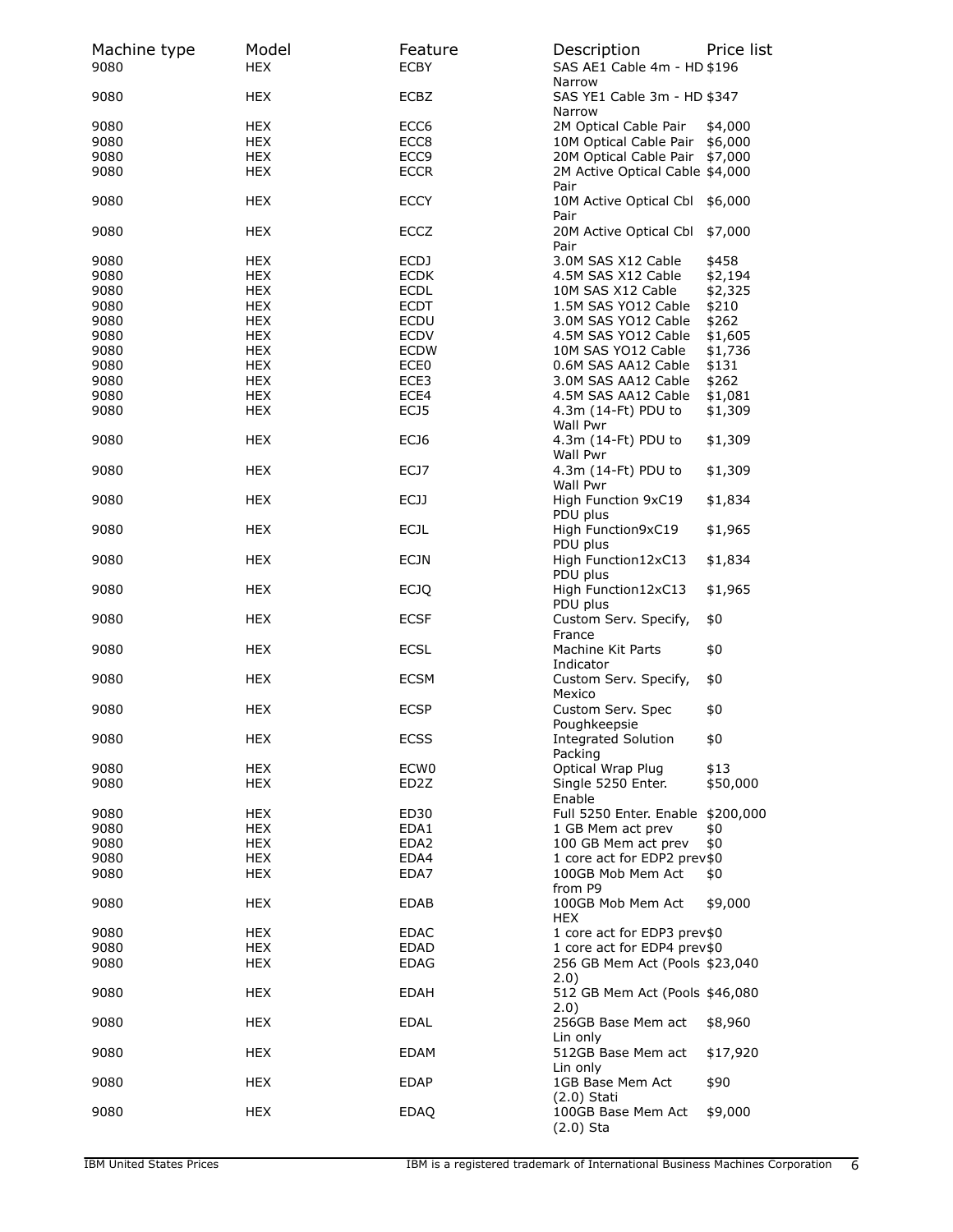| Machine type<br>9080 | Model<br><b>HEX</b>      | Feature<br><b>EDAR</b> | Description<br>512GB Base Mem Act                                     | Price list<br>\$46,080 |
|----------------------|--------------------------|------------------------|-----------------------------------------------------------------------|------------------------|
| 9080                 | HEX                      | <b>EDAS</b>            | $(2.0)$ Sta<br>500GB Base Mem Act                                     | \$45,000               |
| 9080                 | HEX                      | <b>EDAT</b>            | $(2.0)$ Sta<br>1GB Base Mem Act<br>$(2.0)$ MES                        | \$90                   |
| 9080                 | <b>HEX</b>               | EDAU                   | 100GB Base Mem Act<br>$(2.0)$ MES                                     | \$9,000                |
| 9080                 | <b>HEX</b>               | EDAV                   | 100GB Base Mem Act<br>$(2.0)$ Mob                                     | \$9,000                |
| 9080                 | HEX                      | <b>EDAW</b>            | 500GB Base Mem Act<br>$(2.0)$ Mob                                     | \$45,000               |
| 9080                 | HEX                      | EDAX                   | 512GB Base Mem act<br>Lin conv                                        | \$17,920               |
| 9080                 | HEX                      | <b>EDBK</b>            | cable brackets non-IBM \$80<br>Rack                                   |                        |
| 9080                 | <b>HEX</b>               | <b>EDFP</b>            | Flexible service<br>processor                                         | \$3,000                |
| 9080                 | <b>HEX</b>               | EDN1                   | 5U Indicator node<br>drawer                                           | \$0                    |
| 9080                 | HEX                      | EDP <sub>2</sub>       | 3.65 - 3.9 GHz 40-core \$135,000<br>proc                              |                        |
| 9080                 | HEX                      | EDP3                   | 3.60 - 4.1 GHz 48-core \$220,000<br>proc                              |                        |
| 9080                 | HEX                      | EDP4                   | 3.55 - 4.0 GHz 60-core \$320,000<br>proc                              |                        |
| 9080                 | <b>HEX</b>               | <b>EDPB</b>            | 1 core activation for<br>EDP2                                         | \$5,000                |
| 9080                 | <b>HEX</b>               | <b>EDPC</b>            | 1 core activation for<br>EDP3                                         | \$5,000                |
| 9080                 | HEX                      | <b>EDPD</b>            | 1 core act for EDP4/<br>EHC <sub>9</sub>                              | \$5,000                |
| 9080<br>9080         | <b>HEX</b><br><b>HEX</b> | EDPZ<br><b>EFCE</b>    | Mobile proc act for HEX \$7,500<br>System Cable Set DWR \$30,000<br>2 |                        |
| 9080                 | HEX                      | <b>EFCF</b>            | System Cable Set DWR \$30,000<br>3                                    |                        |
| 9080                 | HEX                      | <b>EFCG</b>            | System Cable Set DWR \$30,000<br>4                                    |                        |
| 9080                 | <b>HEX</b>               | <b>EFCH</b>            | System Cable Set DWR \$900<br>1.                                      |                        |
| 9080<br>9080         | <b>HEX</b><br><b>HEX</b> | <b>EFCR</b><br>EH35    | Captive Rack identifier<br>Mobile Enablement                          | \$0<br>\$0             |
| 9080                 | HEX                      | <b>EHKV</b>            | SAP HANA TRACKING<br>FEAT                                             | \$0                    |
| 9080                 | <b>HEX</b>               | EHR <sub>2</sub>       | Boot / Load in EXP24SX \$0<br>Specify                                 |                        |
| 9080                 | <b>HEX</b>               | EHS <sub>2</sub>       | SSD Placement Ind-<br>#ESLS/#ELLS                                     | \$0                    |
| 9080                 | <b>HEX</b>               | EJ07                   | PCIe3 Optical Cable<br>Adapter                                        | \$699                  |
| 9080                 | <b>HEX</b>               | EJ0J                   | PCIe3 RAID SAS<br>Adapter 4-port                                      | \$1,310                |
| 9080                 | <b>HEX</b>               | EJ0M                   | PCIe3 LP RAID SAS<br>ADAPTER                                          | \$1,310                |
| 9080                 | <b>HEX</b>               | EJ10                   | PCIe3 SAS Tape/DVD<br>Adapter                                         | \$1,310                |
| 9080                 | HEX                      | EJ11                   | PCIe3 LP SAS Tape/DVD \$1,310<br>Adapter                              |                        |
| 9080                 | <b>HEX</b>               | EJ14                   | PCIe3 12GB Cache RAID\$9,169<br>+ SAS Ada                             |                        |
| 9080                 | <b>HEX</b>               | EJ19                   | PCIe X16 to CXP<br>Adapter                                            | \$699                  |
| 9080                 | <b>HEX</b>               | EJ24                   | PCIe X16 to CXP<br>Adapter                                            | \$1,750                |
| 9080                 | <b>HEX</b>               | EJ33                   | PCIe3 Crypto Coproc<br>BSC-3 4767                                     | \$15,718               |
| 9080                 | <b>HEX</b>               | EJ37                   | PCIe3 Crypto Coproc<br><b>BSC4769</b>                                 | \$18,331               |
| 9080                 | <b>HEX</b>               | <b>EJBC</b>            | 4-NVMe U.2 (7mm)<br>Flash drive                                       | \$1,700                |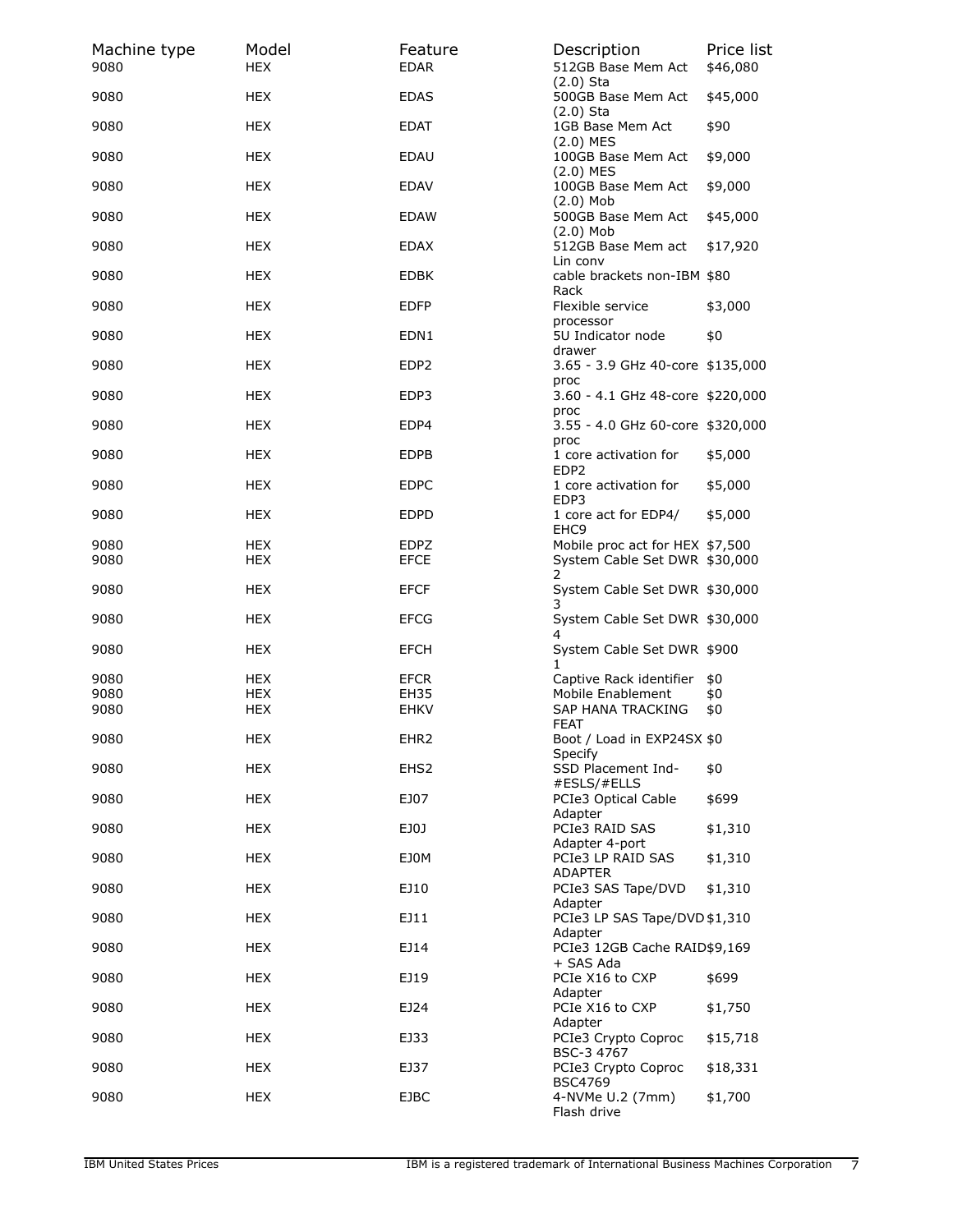| Machine type<br>9080 | Model<br><b>HEX</b>      | Feature<br><b>EJRL</b>          | Description<br>Non-paired Indicator                       | Price list<br>\$0 |
|----------------------|--------------------------|---------------------------------|-----------------------------------------------------------|-------------------|
| 9080                 | <b>HEX</b>               | <b>EJRU</b>                     | EJOL PCIe<br>Non-paired Indicator                         | \$0               |
| 9080                 | <b>HEX</b>               | EJW1                            | EJOL PCIe<br>Specify Mode-1 for<br>EXP24SX 1&1            | \$0               |
| 9080                 | <b>HEX</b>               | EJW2                            | Specify Mode-1 for<br>EXP24SX 2&2                         | \$0               |
| 9080                 | <b>HEX</b>               | EJW3                            | Specify Mode-2 for<br>EXP24SX 2&2                         | \$0               |
| 9080                 | HEX                      | EJW4                            | Specify Mode-2 for<br>EXP24SX 4&2                         | \$0               |
| 9080                 | <b>HEX</b>               | EJW5                            | Specify Mode-4 for<br>EXP24SX 4&2                         | \$0               |
| 9080                 | <b>HEX</b>               | EJW6                            | Specify Mode-2 for<br>EXP24SX 1&2                         | \$0               |
| 9080                 | <b>HEX</b>               | EJW7                            | Specify Mode-2 for<br>EXP24SX 2&2                         | \$0               |
| 9080                 | <b>HEX</b>               | <b>EJWA</b>                     | Specify Mode-2 for<br>EXP24SX 1&1                         | \$0               |
| 9080                 | HEX                      | EJWB                            | Specify Mode-2 for<br>EXP24SX 2&1                         | \$0               |
| 9080                 | <b>HEX</b>               | <b>EJWC</b>                     | Specify Mode-4 for<br>EXP24SX 1&1                         | \$0               |
| 9080                 | <b>HEX</b>               | EJWD                            | Specify Mode-4 for<br>EXP24SX 2&1                         | \$0               |
| 9080                 | <b>HEX</b>               | <b>EJWE</b>                     | Specify Mode-4 for<br><b>EXP24SX 3&amp;2</b>              | \$0               |
| 9080                 | <b>HEX</b>               | <b>EJWF</b>                     | Specify Mode-1 for<br>EXP24SX 2&2                         | \$0               |
| 9080                 | HEX                      | EJWG                            | Specify Mode-2 for<br>EXP24SX 2&2                         | \$0               |
| 9080                 | <b>HEX</b>               | <b>EJWH</b>                     | Specify Mode-2 for<br>EXP24SX 2&1                         | \$0               |
| 9080                 | <b>HEX</b>               | EJWJ                            | Specify Mode-2 for<br>EXP24SX 4&2                         | \$0               |
| 9080                 | <b>HEX</b>               | <b>EJWP</b>                     | Specify Mode-1 for<br>EXP24SX 2&2                         | \$0               |
| 9080                 | <b>HEX</b>               | <b>EJWR</b>                     | Specify Mode-2 for<br>EXP24SX 4&2                         | \$0               |
| 9080                 | HEX                      | <b>EJWS</b>                     | Specify Mode-2 for<br><b>EXP24SX 2&amp;2</b>              | \$0               |
| 9080                 | HEX                      | EJWT                            | Specify Mode-2 for<br>EXP24SX 2&1                         | \$0               |
| 9080<br>9080         | <b>HEX</b><br><b>HEX</b> | ELC <sub>0</sub><br>ELC1        | PDU Access Cord 0.38m \$360<br>PwrCrd 4.3m 14ft PDU \$720 |                   |
| 9080                 | HEX                      | ELC <sub>2</sub>                | to Wall<br>PwrCrd 4.3m 14ft PDU \$1,309                   |                   |
| 9080                 | <b>HEX</b>               | ELC5                            | to Wall<br>Power Cord - Drawer to \$37                    |                   |
|                      |                          |                                 | <b>PDU</b>                                                |                   |
| 9080                 | HEX<br><b>HEX</b>        | <b>ELCL</b><br><b>ELCM</b>      | Linux proc act for EDP2 \$2,000                           |                   |
| 9080<br>9080         | <b>HEX</b>               | <b>ELCN</b>                     | Linux proc act for EDP4 \$2,000<br>PowerVM for Linux      | \$0               |
| 9080                 | HEX                      | <b>ELCO</b>                     | Indicator<br>Linux proc act for EDP3 \$2,000              |                   |
| 9080                 | <b>HEX</b>               | ELKM                            | <b>ESKM Load Source</b><br>Specify                        | \$0               |
| 9080                 | HEX                      | <b>ELKR</b>                     | <b>ESKR Load Source</b><br>Specify                        | \$0               |
| 9080                 | <b>HEX</b>               | <b>ELKV</b>                     | <b>ESKV Load Source</b><br>Specify                        | \$0               |
| 9080                 | HEX                      | ELKZ                            | <b>ESKZ Load Source</b><br>Specify                        | \$0               |
| 9080<br>9080         | <b>HEX</b><br>HEX        | <b>ELME</b><br>ELT <sub>2</sub> | 512GB Linux Mem Act<br>#ESF2 Load Source                  | \$16,300<br>\$0   |
| 9080                 | HEX                      | <b>ELTS</b>                     | Specify<br>#ESFS Load Source                              | \$0               |
|                      |                          |                                 | Specify                                                   |                   |
| 9080                 | HEX                      | ELTU                            | #ESEU Load Source<br>Specify                              | \$0               |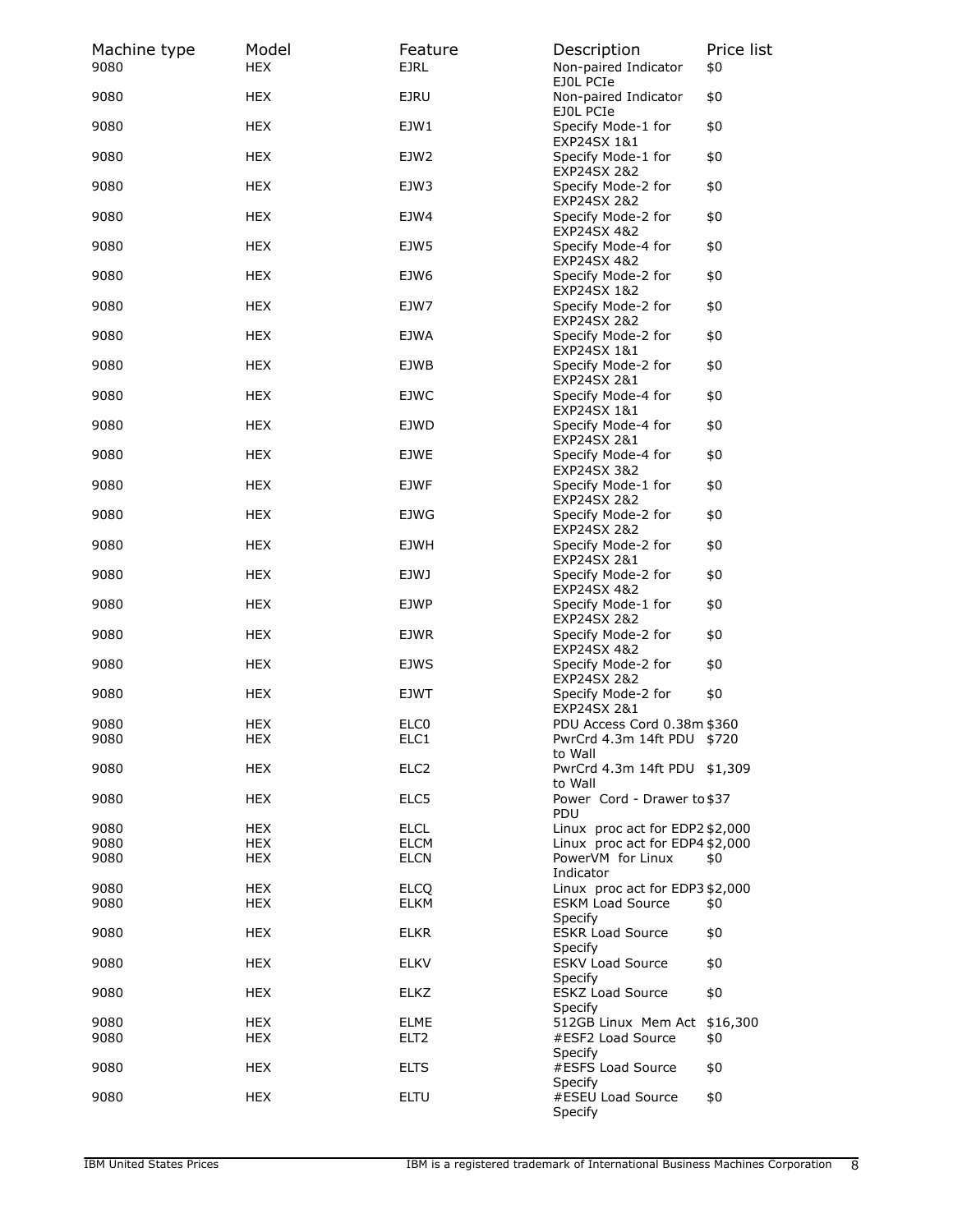| Machine type<br>9080 | Model<br><b>HEX</b> | Feature<br>ELU9     | Description<br><b>ESK9 Load Source</b>                | Price list<br>\$0 |
|----------------------|---------------------|---------------------|-------------------------------------------------------|-------------------|
| 9080                 | <b>HEX</b>          | <b>ELUD</b>         | Specify<br><b>ESKD Load Source</b>                    | \$0               |
| 9080                 | <b>HEX</b>          | <b>ELUH</b>         | Specify<br><b>ESKH Load Source</b>                    | \$0               |
| 9080                 | <b>HEX</b>          | <b>ELUK</b>         | Specify<br><b>ESJK Load Source</b><br>Specify         | \$0               |
| 9080                 | <b>HEX</b>          | <b>ELUL</b>         | #ESNL Load Source                                     | \$0               |
| 9080                 | <b>HEX</b>          | <b>ELUM</b>         | Specify<br><b>ESJM Load Source</b>                    | \$0               |
| 9080                 | <b>HEX</b>          | <b>ELUP</b>         | Specify<br><b>ESJP Load Source</b><br>Specify         | \$0               |
| 9080                 | <b>HEX</b>          | <b>ELUQ</b>         | #ESNQ Load Source                                     | \$0               |
| 9080                 | <b>HEX</b>          | <b>ELUR</b>         | Specify<br><b>ESJR Load Source</b><br>Specify         | \$0               |
| 9080                 | <b>HEX</b>          | ELZ5                | ES95 Load Source<br>Specify                           | \$0               |
| 9080                 | <b>HEX</b>          | <b>ELZB</b>         | <b>ESNB Load Source</b><br>Specify                    | \$0               |
| 9080                 | <b>HEX</b>          | <b>ELZF</b>         | <b>ESNF Load Source</b>                               | \$0               |
| 9080                 | <b>HEX</b>          | EM8F                | Specify<br>Active Mem exp enab<br><b>HEX</b>          | \$6,900           |
| 9080                 | <b>HEX</b>          | EMAZ                | 1GB Memory Activation \$82                            |                   |
| 9080                 | HEX                 | EMBK                | 500GB Mob Mem Act for \$45,000<br><b>HEX</b>          |                   |
| 9080                 | <b>HEX</b>          | EMBZ                | 512GB Memory<br>activation HEX                        | \$41,984          |
| 9080                 | <b>HEX</b>          | EMC1                | 128GB DDR4 Memory<br>(4x32GB)                         | \$8,929           |
| 9080                 | <b>HEX</b>          | EMC <sub>2</sub>    | 256GB DDR4 Memory<br>(4x64GB)                         | \$10,204          |
| 9080                 | HEX                 | EMC3                | 512GB DDR4 Memory<br>(4x128GB)                        | \$24,490          |
| 9080                 | <b>HEX</b>          | EMC4                | 1TB DDR4 Memory                                       | \$57,951          |
| 9080                 | <b>HEX</b>          | EME <sub>0</sub>    | (4x256GB)<br>100GB Stat to Mob Mem\$0                 |                   |
| 9080                 | <b>HEX</b>          | EME <sub>2</sub>    | Auto<br>1w Lin Proc Act for<br>#EDP2                  | \$0               |
| 9080                 | <b>HEX</b>          | EME3                | 1w Lin Proc Act for<br>#EDP3                          | \$0               |
| 9080                 | HEX                 | EME4                | 1w Lin Proc Act for<br>#EDP4                          | \$0               |
| 9080                 | <b>HEX</b>          | EME6                | 512GB Linux only Mem \$0<br>Act pre                   |                   |
| 9080                 | <b>HEX</b>          | EME7                | 512GB Memory<br>Activation prev                       | \$0               |
| 9080                 | <b>HEX</b>          | <b>EMEB</b>         | 1w Base proc act for<br>#EDP2                         | \$0               |
| 9080                 | <b>HEX</b>          | <b>EMEC</b>         | 1w Base proc act for<br>#EDP3                         | \$0               |
| 9080                 | HEX                 | EMEG                | 1w Base proc act for<br>#EDP4                         | \$0               |
| 9080                 | HEX                 | EMEJ                | 1w Base Lin proc act<br>#EDP2                         | \$0               |
| 9080                 | <b>HEX</b>          | EMEK                | 1w Base Lin proc act<br>#EDP3                         | \$0               |
| 9080                 | <b>HEX</b>          | EMEL                | 1w Base Lin proc act<br>#EDP4                         | \$0               |
| 9080                 | <b>HEX</b>          | EMEM<br><b>EMEN</b> | 256GB Mem Act at prev \$0                             |                   |
| 9080<br>9080         | HEX<br><b>HEX</b>   | EMEP                | 512GB Mem Act at prev \$0<br>256GB Linux only Mem \$0 |                   |
| 9080                 | HEX                 | <b>EMEQ</b>         | Act pre<br>512GB Linux only Mem \$0                   |                   |
| 9080                 | <b>HEX</b>          | EMQZ                | Act pre<br>100GB Mem Act at NC                        | \$8,200           |
| 9080                 | <b>HEX</b>          | EMX0                | PCIe Gen3 I/O<br><b>Expansion Drawer</b>              | \$5,499           |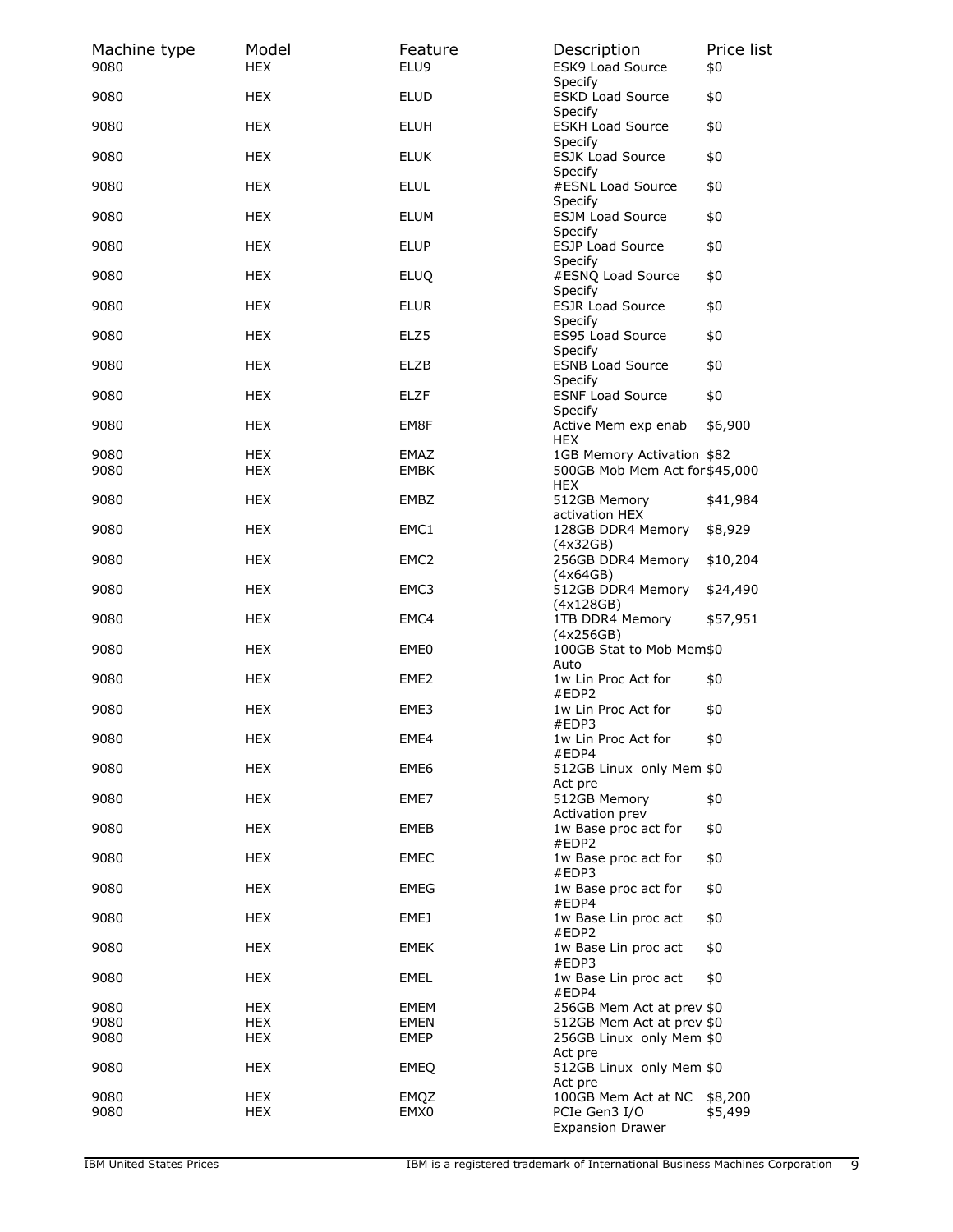| Machine type<br>9080 | Model<br><b>HEX</b> | Feature<br>EMXA   | Description<br>AC Power Supply                   | Price list<br>\$275 |
|----------------------|---------------------|-------------------|--------------------------------------------------|---------------------|
| 9080                 | <b>HEX</b>          | <b>EMXF</b>       | Conduit<br>PCIe3 6-Slot Fanout                   | \$4,664             |
| 9080                 | <b>HEX</b>          | <b>EMXG</b>       | Module<br>PCIe3 6-Slot Fanout<br>Module          | \$4,664             |
| 9080                 | HEX                 | EMXH              | PCIe3 6-Slot Fanout<br>Mod                       | \$4,664             |
| 9080                 | <b>HEX</b>          | EN01              | 1m 10GbE Cable SFP+<br>Act Twinax                | \$131               |
| 9080                 | HEX                 | <b>EN02</b>       | 3m 10GbE Cable SFP+<br><b>Act Twinax</b>         | \$157               |
| 9080                 | <b>HEX</b>          | EN03              | 5m 10GbE Cable SFP+<br>Act Twinax                | \$196               |
| 9080                 | <b>HEX</b>          | <b>EN0S</b>       | PCIe2 $4$ -pt $(10+1)$                           | \$2,096             |
| 9080                 | HEX                 | ENOT              | GbE)SR+RJ45<br>PCIe2 LP4-pt $(10+1)$             | \$2,096             |
| 9080                 | <b>HEX</b>          | ENOX              | GbE)SR+RJ45<br>PCIe2 LP2-pt10/1GbE<br>BaseT RJ45 | \$1,244             |
| 9080                 | HEX                 | EN1A              | PCIe3 32Gb 2-port FC<br>Adapter                  | \$5,501             |
| 9080                 | <b>HEX</b>          | EN1B              | PCIe3 LP 32Gb 2-port                             | \$5,501             |
| 9080                 | <b>HEX</b>          | EN1C              | FC Adap<br>PCIe3 16Gb 4-port FC                  | \$8,056             |
| 9080                 | HEX                 | EN <sub>1</sub> D | Adapter<br>PCIe3 LP 16Gb 4-port                  | \$8,056             |
| 9080                 | <b>HEX</b>          | EN1F              | FC Adap<br>PCIe3 LP 16Gb 4-port                  | \$6,746             |
| 9080                 | HEX                 | EN1H              | FC Adap<br>PCIe3 LP 2-Port 16Gb                  | \$3,635             |
| 9080                 | <b>HEX</b>          | EN1K              | FC Adap<br>PCIe4 LP 32Gb 2-port                  | \$5,107             |
| 9080                 | <b>HEX</b>          | EN <sub>2</sub> A | FC Adap<br>PCIe3 16Gb 2-P Fibre                  | \$3,897             |
| 9080                 | HEX                 | EN <sub>2</sub> B | Channel<br>PCIe3 LP 16Gb 2-P FC                  | \$3,897             |
| 9080                 | <b>HEX</b>          | EP20              | Adapter<br>Power Ent Pools 2.0<br>Enable         | \$0                 |
| 9080                 | <b>HEX</b>          | EP <sub>2</sub> X | Lab Svcs Priv Cloud Cap \$0<br>Ass               |                     |
| 9080                 | HEX                 | EP2Y              | 1w Mobile Proc                                   | \$0                 |
| 9080                 | <b>HEX</b>          | EP2Z              | Activation<br>500GB Mobile Memory                | \$0                 |
| 9080                 | <b>HEX</b>          | EPA0              | Act<br>Deactivation of LPM                       | \$0                 |
| 9080                 | <b>HEX</b>          | <b>EPDC</b>       | 1w Base proc act for<br>#EDP2                    | \$7,500             |
| 9080                 | <b>HEX</b>          | <b>EPDD</b>       | 1w Base proc act for<br>#EDP3                    | \$7,500             |
| 9080                 | <b>HEX</b>          | <b>EPDS</b>       | 1w Base proc act for<br>#EDP4                    | \$7,500             |
| 9080                 | <b>HEX</b>          | EPDU              | 1w Base Lin proc act<br>#EDP2                    | \$3,000             |
| 9080                 | HEX                 | <b>EPDW</b>       | 1w Base Lin proc act<br>#EDP3                    | \$3,000             |
| 9080                 | <b>HEX</b>          | <b>EPDX</b>       | 1w Base Lin proc act<br>#EDP4                    | \$3,000             |
| 9080                 | <b>HEX</b>          | EPE0              | Static to Mobile<br>Processor Aut                | \$0                 |
| 9080                 | <b>HEX</b>          | EPS <sub>0</sub>  | 1 BaseAct EDP2 from<br>Static                    | \$7,500             |
| 9080                 | <b>HEX</b>          | EPS1              | 1 BaseAct EDP3 from<br>Static                    | \$7,500             |
| 9080                 | <b>HEX</b>          | EPS <sub>2</sub>  | 1 BaseAct EDP4 from<br>Static                    | \$7,500             |
| 9080                 | <b>HEX</b>          | EPS5              | 1 BaseAct EDP2 from<br>Stat Lin                  | \$3,000             |
| 9080                 | <b>HEX</b>          | EPS6              | 1 BaseAct EDP3 from<br>Stat Lin                  | \$3,000             |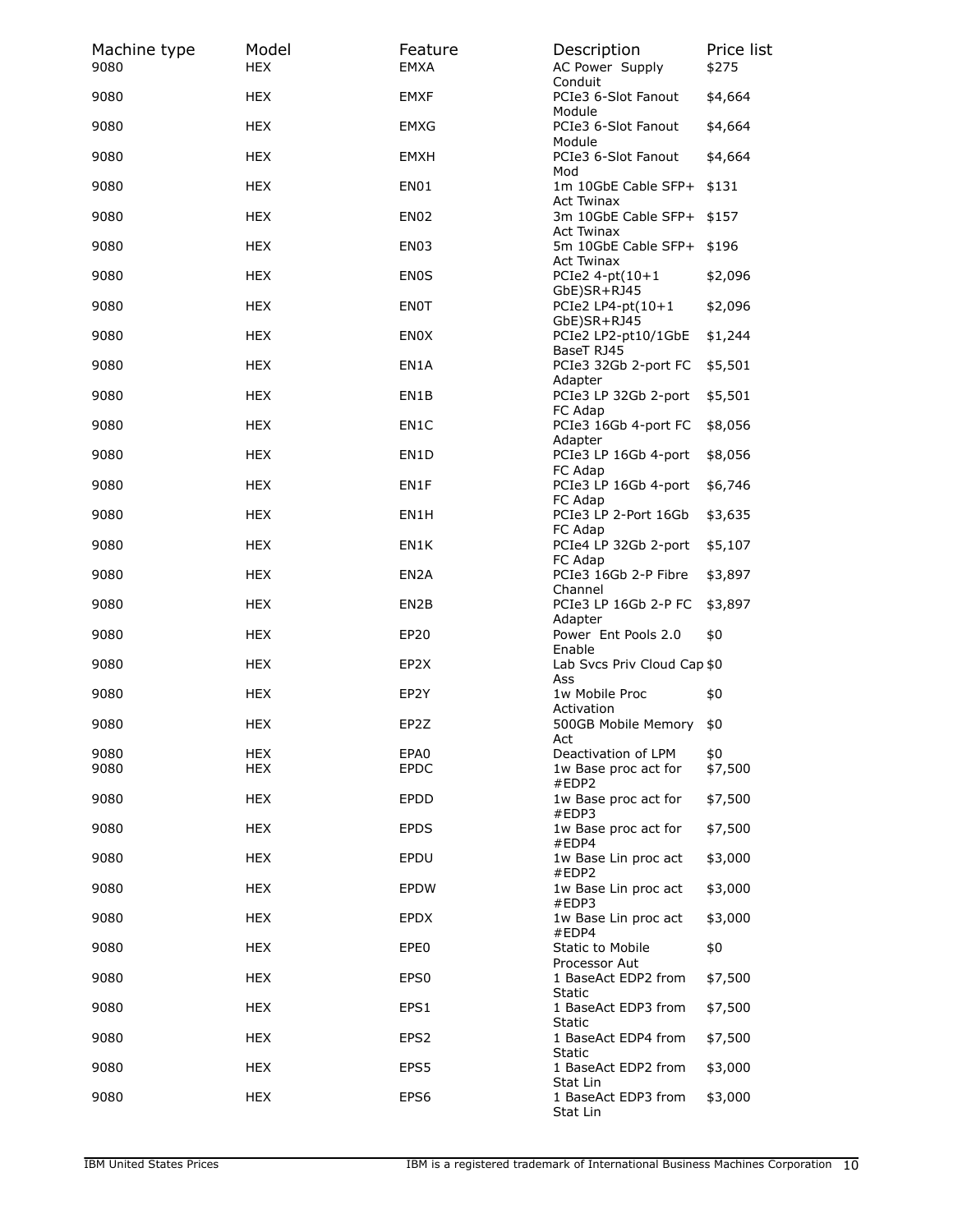| Machine type<br>9080 | Model<br><b>HEX</b> | Feature<br>EPS7  | Description<br>1 BaseAct EDP4 from      | Price list<br>\$3,000 |
|----------------------|---------------------|------------------|-----------------------------------------|-----------------------|
| 9080                 | HEX                 | <b>EPSK</b>      | Stat Lin<br>1 BaseAct EDP2 from         | \$7,500               |
| 9080                 | <b>HEX</b>          | <b>EPSL</b>      | Mobile<br>1 BaseAct EDP3 from<br>Mobile | \$7,500               |
| 9080                 | <b>HEX</b>          | <b>EPSM</b>      | 1 BaseAct EDP4 from<br>Mobile           | \$7,500               |
| 9080                 | <b>HEX</b>          | <b>EPTH</b>      | Horizontal PDU<br>Mounting Hardwr       | \$48                  |
| 9080                 | HEX                 | EPTJ             | High Function 9xC19<br>PDU              | \$1,200               |
| 9080                 | <b>HEX</b>          | <b>EPTL</b>      | High Function 9xC19<br>PDU 3Phase       | \$1,500               |
| 9080                 | <b>HEX</b>          | <b>EPTN</b>      | High Function 12xC13<br>PDU             | \$1,400               |
| 9080                 | <b>HEX</b>          | <b>EPTQ</b>      | High Function 12xC13<br>PDU 3-Phs       | \$1,500               |
| 9080                 | <b>HEX</b>          | EQ77             | Qty 150 of #6577                        | \$3,602               |
| 9080                 | <b>HEX</b>          | <b>ER16</b>      | Indicator, reserve 5 EIA \$0            |                       |
| 9080                 | <b>HEX</b>          | ER1A             | Specify Reserve 4 EIA<br>Space          | \$0                   |
| 9080                 | HEX                 | <b>ER21</b>      | Field Integration: Rack- \$0<br>Server  |                       |
| 9080                 | <b>HEX</b>          | <b>ES94</b>      | 387GB Enterprise SAS<br>4k SFF2         | \$2,849               |
| 9080                 | <b>HEX</b>          | <b>ES95</b>      | 387GB Enterprise SAS<br>4k SFF2         | \$2,849               |
| 9080                 | <b>HEX</b>          | ESB <sub>2</sub> | 387GB Enterprise SAS<br>5xxSFF2         | \$2,815               |
| 9080                 | HEX                 | ESB <sub>6</sub> | 775GB Enterprise SAS<br>5xxSFF2         | \$3,994               |
| 9080                 | <b>HEX</b>          | ESBA             | 387GB Enterprise SAS<br>4k SFF2         | \$2,553               |
| 9080                 | <b>HEX</b>          | ESBB             | 387GB Enterprise SAS<br>4k SFF2         | \$2,553               |
| 9080                 | <b>HEX</b>          | <b>ESBG</b>      | 775GB Enterprise SAS<br>4k SFF2         | \$3,732               |
| 9080                 | <b>HEX</b>          | <b>ESBH</b>      | 775GB Enterprise SAS<br>4k SFF2         | \$3,732               |
| 9080                 | HEX                 | ESBL             | 1.55TB Enterprise SAS \$7,006<br>4kSFF2 |                       |
| 9080                 | HEX                 | ESBM             | 1.55TB Enterprise SAS \$7,006<br>4kSFF2 |                       |
| 9080                 | <b>HEX</b>          | ESC <sub>0</sub> | S&H - No Charge                         | \$0                   |
| 9080                 | HEX                 | ESC9             | S&H                                     | \$6,894               |
| 9080                 | <b>HEX</b>          | <b>ESCT</b>      | Virtual Capacity Exped<br>Shipm         | \$0                   |
| 9080                 | <b>HEX</b>          | <b>ESEU</b>      | 571GB SFF-2 HDD IBM \$758<br>Î.         |                       |
| 9080                 | <b>HEX</b>          | ESEV             | 600GB SFF-2 HDD AIX / \$758<br>Linux    |                       |
| 9080                 | <b>HEX</b>          | ESF <sub>2</sub> | 1.1TB SFF-2 HDD IBM i\$1,572            |                       |
| 9080                 | <b>HEX</b>          | ESF3             | 1.2TB SFF-2 HDD AIX / \$1,572<br>Linux  |                       |
| 9080                 | <b>HEX</b>          | <b>ESFS</b>      | 1.7TB SFF-2 HDD IBM i \$2,358           |                       |
| 9080                 | <b>HEX</b>          | <b>ESFT</b>      | 1.8TB SFF-2 HDD AIX / \$2,358<br>Linux  |                       |
| 9080                 | <b>HEX</b>          | ESGV             | 387GB Enterprise SAS \$3,111<br>5xxSFF2 |                       |
| 9080                 | <b>HEX</b>          | ESGZ             | 775GB Enterprise SAS \$4,421<br>5xxSFF2 |                       |
| 9080                 | <b>HEX</b>          | ESJ0             | 931GB Mainstream SAS \$2,914<br>4k SFF2 |                       |
| 9080                 | <b>HEX</b>          | ESJ1             | 931GB Mainstream SAS \$2,914<br>4k SFF2 |                       |
| 9080                 | <b>HEX</b>          | ESJ <sub>2</sub> | 1.86TB Mainstream SAS \$5,238<br>4kSFF2 |                       |
| 9080                 | <b>HEX</b>          | ESJ3             | 1.86TB Mainstream SAS \$5,238<br>4kSFF2 |                       |
| 9080                 | <b>HEX</b>          | ESJ4             | 3.72TB Mainstream SAS \$8,906<br>4kSFF2 |                       |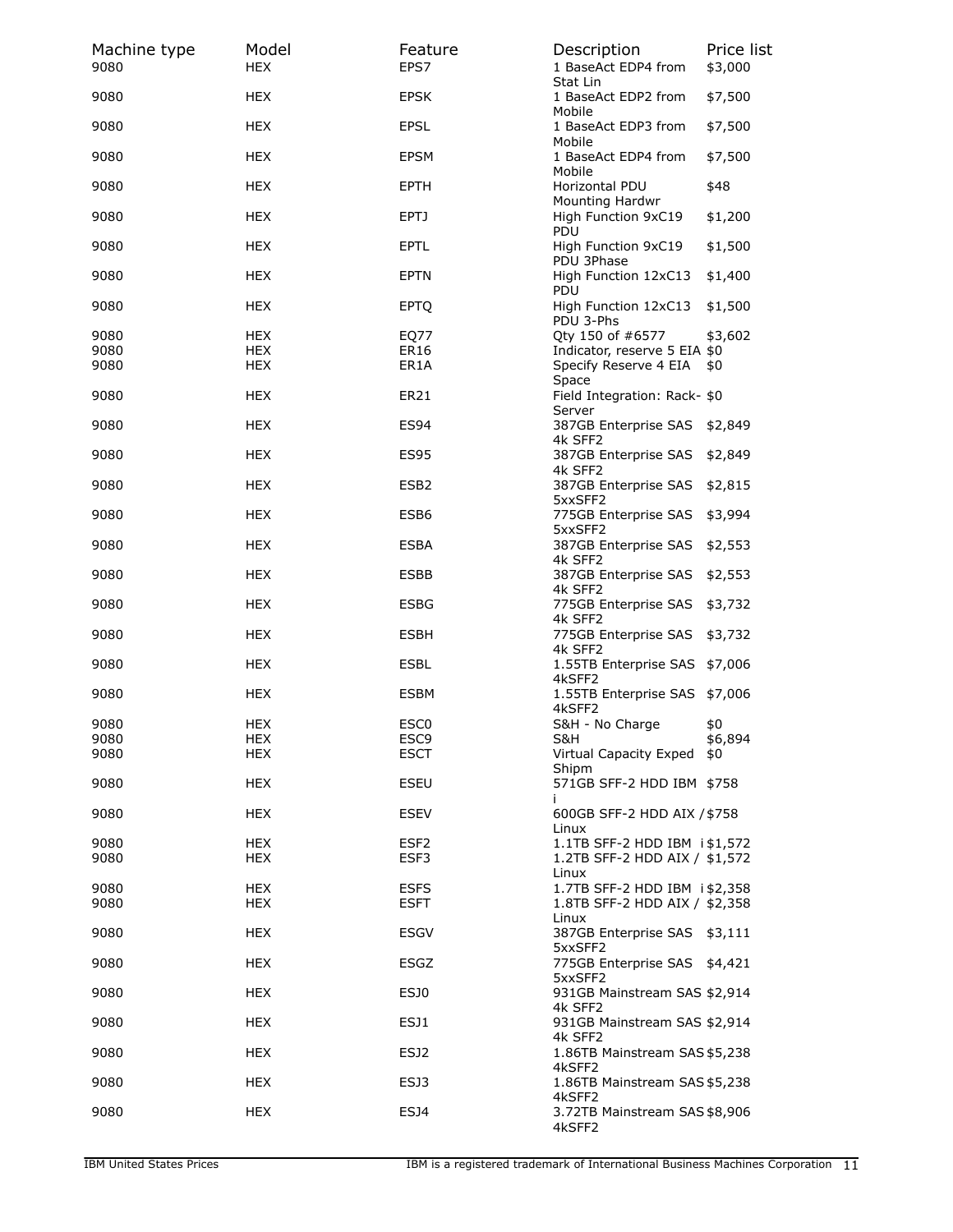| Machine type<br>9080 | Model<br><b>HEX</b> | Feature<br>ESJ5 | Description<br>3.72TB Mainstream SAS \$8,906       | Price list |
|----------------------|---------------------|-----------------|----------------------------------------------------|------------|
| 9080                 | <b>HEX</b>          | ESJ6            | 4kSFF2<br>7.45TB Mainstream SAS \$19,647           |            |
| 9080                 | <b>HEX</b>          | ESJ7            | 4kSFF2<br>7.45TB Mainstream SAS \$19,647<br>4kSFF2 |            |
| 9080                 | <b>HEX</b>          | <b>ESJJ</b>     | 931GB Mainstream SAS \$2,914<br>4k SFF2            |            |
| 9080                 | <b>HEX</b>          | <b>ESJK</b>     | 931GB Mainstream SAS \$2,914<br>4k SFF2            |            |
| 9080                 | <b>HEX</b>          | <b>ESJL</b>     | 1.86TB Mainstream SAS \$5,238<br>4kSFF2            |            |
| 9080                 | <b>HEX</b>          | <b>ESJM</b>     | 1.86TB Mainstream SAS \$5,238                      |            |
| 9080                 | <b>HEX</b>          | <b>ESJN</b>     | 4kSFF2<br>3.72TB Mainstream SAS \$8,906            |            |
| 9080                 | <b>HEX</b>          | <b>ESJP</b>     | 4kSFF2<br>3.72TB Mainstream SAS \$8,906            |            |
| 9080                 | <b>HEX</b>          | <b>ESJQ</b>     | 4kSFF2<br>7.44TB Mainstream SAS \$19,647           |            |
| 9080                 | HEX                 | <b>ESJR</b>     | 4kSFF2<br>7.44TB Mainstream SAS \$19,647           |            |
| 9080                 | <b>HEX</b>          | ESK1            | 4kSFF2<br>387GB Enterprise SAS \$2,815             |            |
| 9080                 | <b>HEX</b>          | ESK3            | 5xxSFF2<br>775GB Enterprise SAS                    | \$3,994    |
| 9080                 | <b>HEX</b>          | ESK8            | 5xxSFF2<br>387GB Enterprise SAS                    | \$2,553    |
| 9080                 | <b>HEX</b>          | ESK9            | 4k SFF2<br>387GB Enterprise SAS                    | \$2,553    |
| 9080                 | HEX                 | <b>ESKC</b>     | 4k SFF2<br>775GB Enterprise SAS                    | \$3,732    |
| 9080                 | <b>HEX</b>          | <b>ESKD</b>     | 4k SFF2<br>775GB Enterprise SAS                    | \$3,732    |
| 9080                 | <b>HEX</b>          | <b>ESKG</b>     | 4k SFF2<br>1.55TB Enterprise SAS \$7,006           |            |
| 9080                 | <b>HEX</b>          | <b>ESKH</b>     | 4kSFF2<br>1.55TB Enterprise SAS \$7,006            |            |
| 9080                 | <b>HEX</b>          | <b>ESKK</b>     | 4kSFF2<br>931GB Mainstream SAS \$1,571             |            |
| 9080                 | HEX                 | <b>ESKM</b>     | 4k SFF2<br>931GB Mainstream SAS \$1,571            |            |
| 9080                 | HEX                 | <b>ESKP</b>     | 4k SFF2<br>1.86TB Mainstream SAS \$3,273           |            |
| 9080                 | <b>HEX</b>          | <b>ESKR</b>     | 4kSFF2<br>1.86TB Mainstream SAS \$3,273            |            |
| 9080                 | <b>HEX</b>          | <b>ESKT</b>     | 4kSFF2<br>3.72TB Mainstream SAS \$5,893            |            |
| 9080                 | <b>HEX</b>          | <b>ESKV</b>     | 4kSFF2<br>3.72TB Mainstream SAS \$5,893            |            |
| 9080                 | <b>HEX</b>          | ESKX            | 4kSFF2<br>7.44TB Mainstream SAS \$10,478           |            |
| 9080                 | <b>HEX</b>          | ESKZ            | 4kSFF2<br>7.44TB Mainstream SAS \$10,478           |            |
| 9080                 | <b>HEX</b>          | <b>ESLA</b>     | 4kSFF2<br>Specify AC Power                         | \$0        |
| 9080                 | <b>HEX</b>          | <b>ESLB</b>     | Supply<br><b>ESBB Load Source</b>                  | \$0        |
| 9080                 | <b>HEX</b>          | <b>ESLH</b>     | Specify<br><b>ESBH Load Source</b>                 | \$0        |
| 9080                 | <b>HEX</b>          | ESLM            | Specify<br><b>ESBM Load Source</b>                 | \$0        |
| 9080                 | <b>HEX</b>          | <b>ESLS</b>     | <b>Specify</b><br>EXP24SX SAS Storage              | \$6,798    |
| 9080                 | <b>HEX</b>          | <b>ESNA</b>     | Enclosure<br>775GB Enterprise SAS                  | \$4,159    |
| 9080                 | <b>HEX</b>          | <b>ESNB</b>     | 4k SFF2<br>775GB Enterprise SAS                    | \$4,159    |
| 9080                 | <b>HEX</b>          | <b>ESNE</b>     | 4k SFF2<br>1.55TB Enterprise SAS \$7,826           |            |
| 9080                 | <b>HEX</b>          | ESNF            | 4kSFF2<br>1.55TB Enterprise SAS \$7,826            |            |
|                      |                     |                 | 4kSFF2                                             |            |